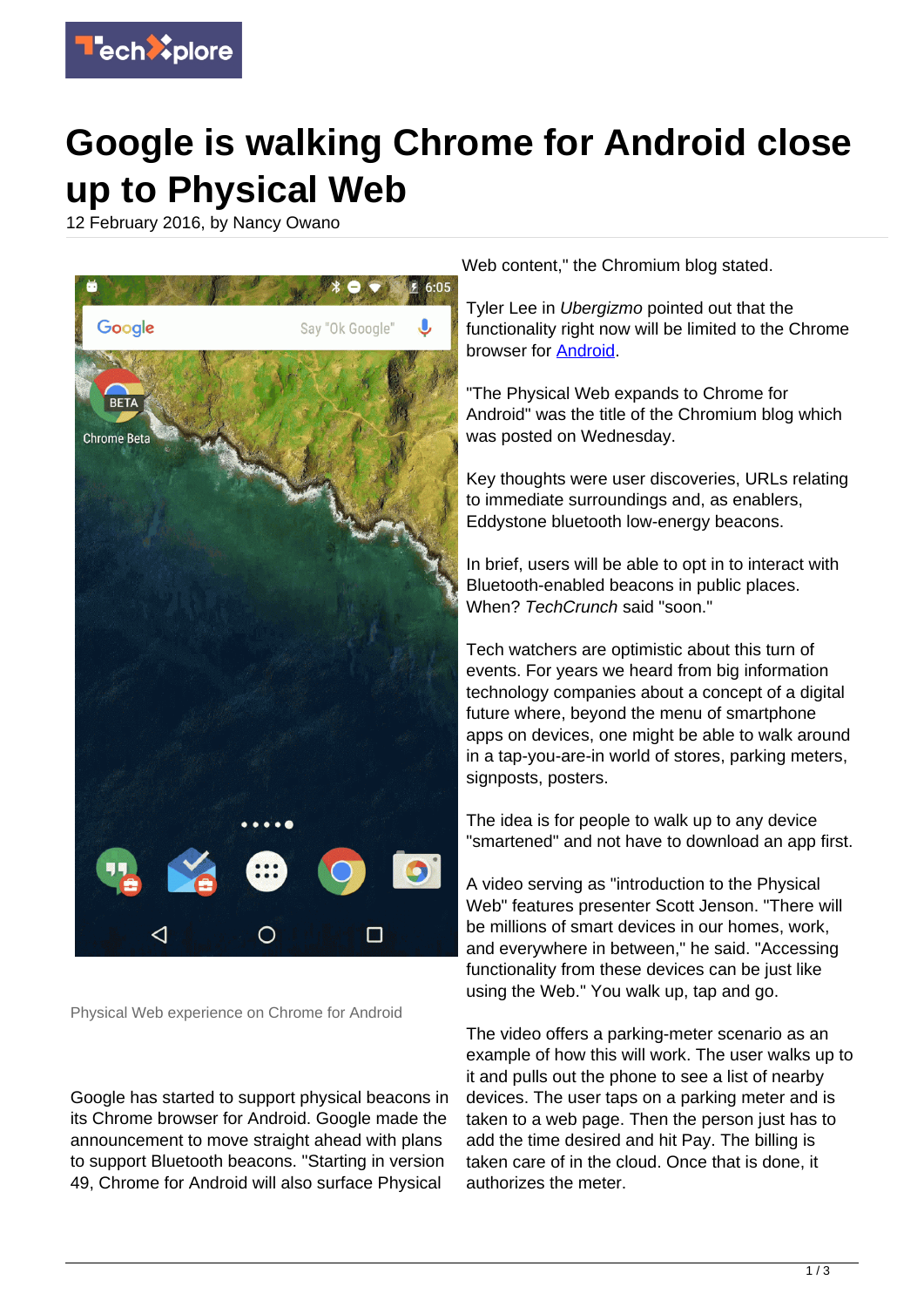

Anyone with a phone can scan an area, pick an object and interact with it immediately. This push is not to replace your usual and newer apps but to expand your digital experience from general to specific.

With the Physical Web concept, you are engaging in small interactions with things you would never consider using an app for, said Jenson—a bus stop to tell you when the next bus is coming; a tutorial to blog.chromium.org/2016/02/the- ... o-chromewatch on a brand new home appliance. Your phone for 10.html or tablet can find the things around you and let you interact with whatever you're interested in. "Every smart device links to a web page so things can offer simple information, like a phone number, or more complex interactions like unlocking a car door."

The rationale for championing the project: "The number of smart objects is going to explode, both in our homes and in public spaces. Much like the web, there is going to be a long tail of [interactivity](https://github.com/google/physical-web) for [smart objects.](https://techxplore.com/tags/smart+objects/) But the overhead of installing an app for each one just doesn't scale. We need a [system](http://github.com/google/physical-web) that lets you walk up and use a device with just a tap. The Physical Web isn't about replacing native apps; it's about allowing interaction for the times when native apps just aren't practical."

The Physical Web is not "shipping" and is not a Google proprietary project. This is an open [approach](http://google.github.io/physical-web/cookbook/) which can be used by anyone.

Ani Mohan in the Wednesday blog post had a special message for developers.

"Physical Web developers can reach Chrome for Android users as well, starting with the Beta [channel](http://blog.chromium.org/2016/02/the-physical-web-expands-to-chrome-for_10.html) and rolling out more widely soon. When these users walk by a beacon for the first time, they'll receive a notification allowing them to enable the Physical Web. On future encounters with beacons, users can quickly see a list of nearby URLs by tapping on a non-vibrating notification waiting for them. Developers can make their web content discoverable on the Physical Web by configuring an Eddystone-supported beacon to broadcast a URL of their choice with the Eddystone-URL frame type. Now that the Physical Web is tightly integrated into Chrome for Android, a single

deployment can deliver contextual information to Chrome users across multiple mobile platforms."

Jon Russell in TechCrunch said "Beacons are likely to be a hot topic in 2016, and there are a number of tech companies pioneering the concept with hardware and [software](http://techcrunch.com/2016/02/11/google-chrome-for-android-will-soon-support-interactions-with-bluetooth-beacons/?ncid=rss)."

## **More information:**

© 2016 Tech Xplore